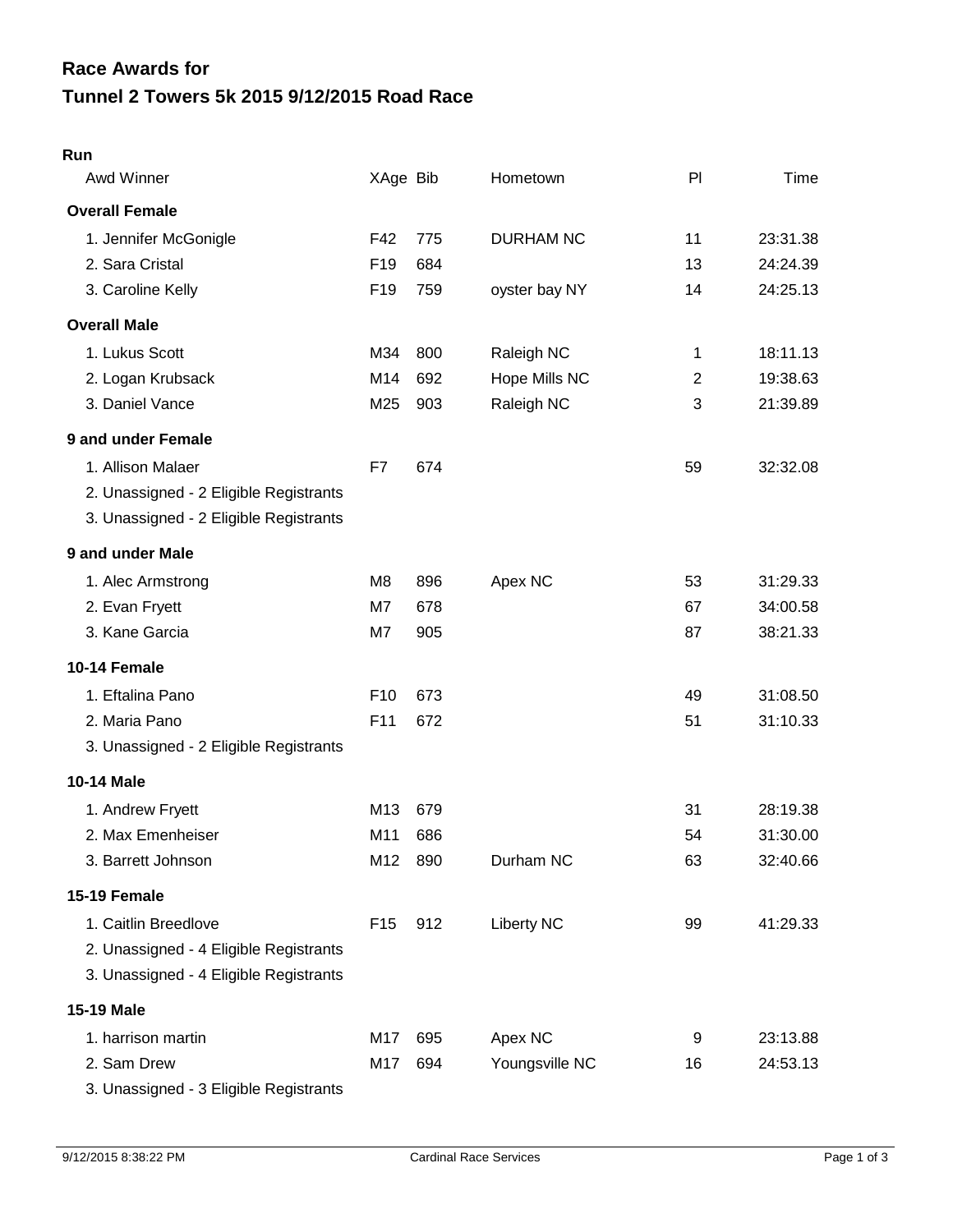## **20-23 Male**

| 1. Kyle Griffin                       | M23             | 752 | <b>CARY NC</b>                  | $\overline{7}$ | 22:50.14 |
|---------------------------------------|-----------------|-----|---------------------------------|----------------|----------|
| 2. Juan Pina-Jaramillo Pina-Jaramillo | M21             | 789 | PIKEVILLE NC                    | 77             | 35:41.83 |
| 3. Brookelyn Vance                    | M23             | 904 | Raleigh NC                      | 118            | 48:00.59 |
| 20-29 Female                          |                 |     |                                 |                |          |
| 1. Cristine Kaufman                   | F <sub>24</sub> | 758 | Fayetteville NC                 | 24             | 27:00.15 |
| 2. ASHLEY MCHALE                      | F21             | 776 | <b>WAKE FOREST</b><br><b>NC</b> | 61             | 32:35.65 |
| 3. Jessica Walker                     | F <sub>25</sub> | 820 | Wendell NC                      | 95             | 41:04.34 |
| <b>30-39 Female</b>                   |                 |     |                                 |                |          |
| 1. Amber Smith                        | F30             | 804 | <b>CARY NC</b>                  | 26             | 27:11.88 |
| 2. Lynn LaVita                        | F35             | 764 | <b>WAKE FOREST</b><br><b>NC</b> | 33             | 28:58.16 |
| 3. Jamie Dockery                      | F32             | 725 | Aberdeen NC                     | 37             | 29:15.13 |
| 30-39 Male                            |                 |     |                                 |                |          |
| 1. Shaun Krubsack                     | M36             | 693 | Hope Mills NC                   | 5              | 22:02.13 |
| 2. Steven Kelly                       | M34             | 760 | cary NC                         | 10             | 23:19.39 |
| 3. Paul T McHale                      | M31             | 778 | ROLESVILLE NC                   | 12             | 24:13.60 |
| 40-49 Female                          |                 |     |                                 |                |          |
| 1. Christianna Vance                  | F45             | 915 | <b>WAKE FOREST</b><br><b>NC</b> | 19             | 26:24.13 |
| 2. Sara Thorne                        | F44             | 812 | Durham NC                       | 21             | 26:59.65 |
| 3. Debra Petrarca                     | F49             | 788 | Apex NC                         | 39             | 29:25.77 |
| 40-49 Male                            |                 |     |                                 |                |          |
| 1. Alex Greene                        | M47             | 750 | chapel hill NC                  | 8              | 22:55.63 |
| 2. Chris Gillespie                    | M40             | 747 | Apex NC                         | 18             | 25:54.41 |
| 3. Andy Smart                         | M47             | 803 | Raleigh NC                      | 20             | 26:30.60 |
| 50-59 Female                          |                 |     |                                 |                |          |
| 1. Sharon Freeman                     | F <sub>58</sub> | 735 | Clayton NC                      | 34             | 28:58.39 |
| 2. Darcy Bell                         | F <sub>53</sub> | 709 | Clayton NC                      | 38             | 29:21.13 |
| 3. Lori Forbes                        | F <sub>57</sub> | 731 | Cary NC                         | 45             | 30:57.58 |
| 50-59 Male                            |                 |     |                                 |                |          |
| 1. PAUL MCHALE                        | M56             | 777 | <b>WAKE FOREST</b><br>NC.       | 17             | 24:58.38 |
| 2. Richard Lester                     | M52             | 768 | Cary NC                         | 25             | 27:09.10 |
| 3. Lance Brown                        | M50             | 712 | Apex NC                         | 40             | 29:46.88 |